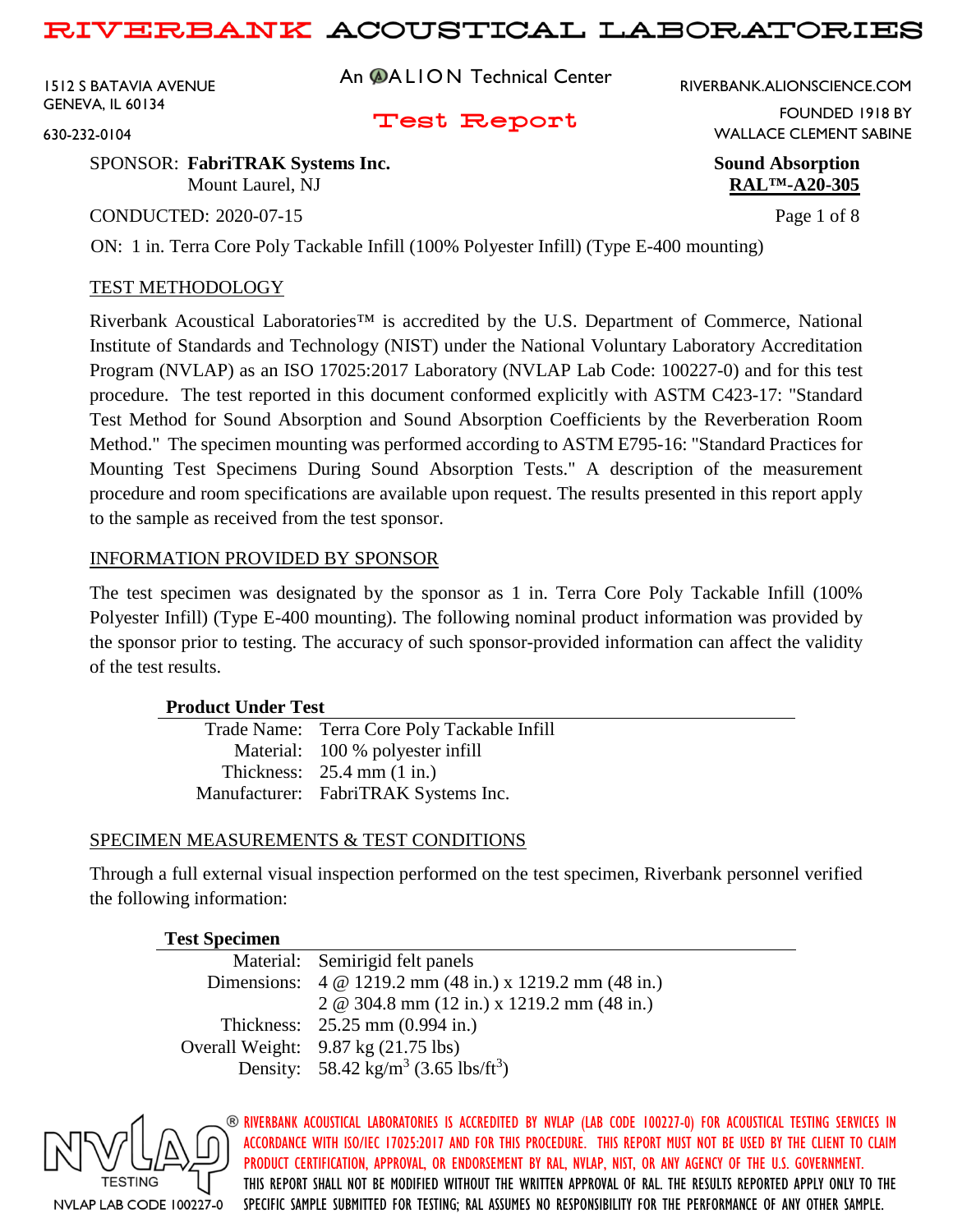1512 S BATAVIA AVENUE GENEVA, IL 60134 630-232-0104

An **@ALION** Technical Center

RIVERBANK.ALIONSCIENCE.COM

Test Report

FOUNDED 1918 BY WALLACE CLEMENT SABINE

**FabriTRAK Systems Inc. RAL™-A20-305** 2020-07-15 Page 2 of 8

#### **Overall Specimen Properties**

Size: 2.74 m (108.0 in) wide by 2.44 m (96.0 in) long Thickness: 0.03 m (0.994 in) Weight: 9.87 kg (21.75 lbs) Mass per Unit Area: 1.47 kg/m<sup>2</sup> (0.3 lbs/ft<sup>2</sup>) Calculation Area:  $6.689 \text{ m}^2 (72 \text{ ft}^2)$ 

#### **Test Environment**

| Room Volume: $291.98 \text{ m}^3$ |                                                                                         |
|-----------------------------------|-----------------------------------------------------------------------------------------|
|                                   | Temperature: 22.6 °C $\pm$ 0.0 °C (Requirement: $\geq$ 10 °C and $\leq$ 5 °C change)    |
|                                   | Relative Humidity: 59.05 % $\pm$ 0.9 % (Requirement: $\geq$ 40 % and $\leq$ 5 % change) |
|                                   | Barometric Pressure: 98.8 kPa (Requirement not defined)                                 |

#### MOUNTING METHOD

Type E-400 Mounting: The test specimen was mounted across a metal fixture which was open at its top and bottom and enclosed at its sides, creating an enclosed airspace between the test specimen and the horizontal test surface. The specimen was supported across the span of the fixture by an array of metal slats spaced approximately 304.8 mm (12 in.) on center. The numeral suffix in the designation is defined in ASTM E795-16 as the distance in millimeters from the exposed face of the test specimen to the test surface, rounded to the nearest integer multiple of 5. Perimeter edges were sealed with metal framing.

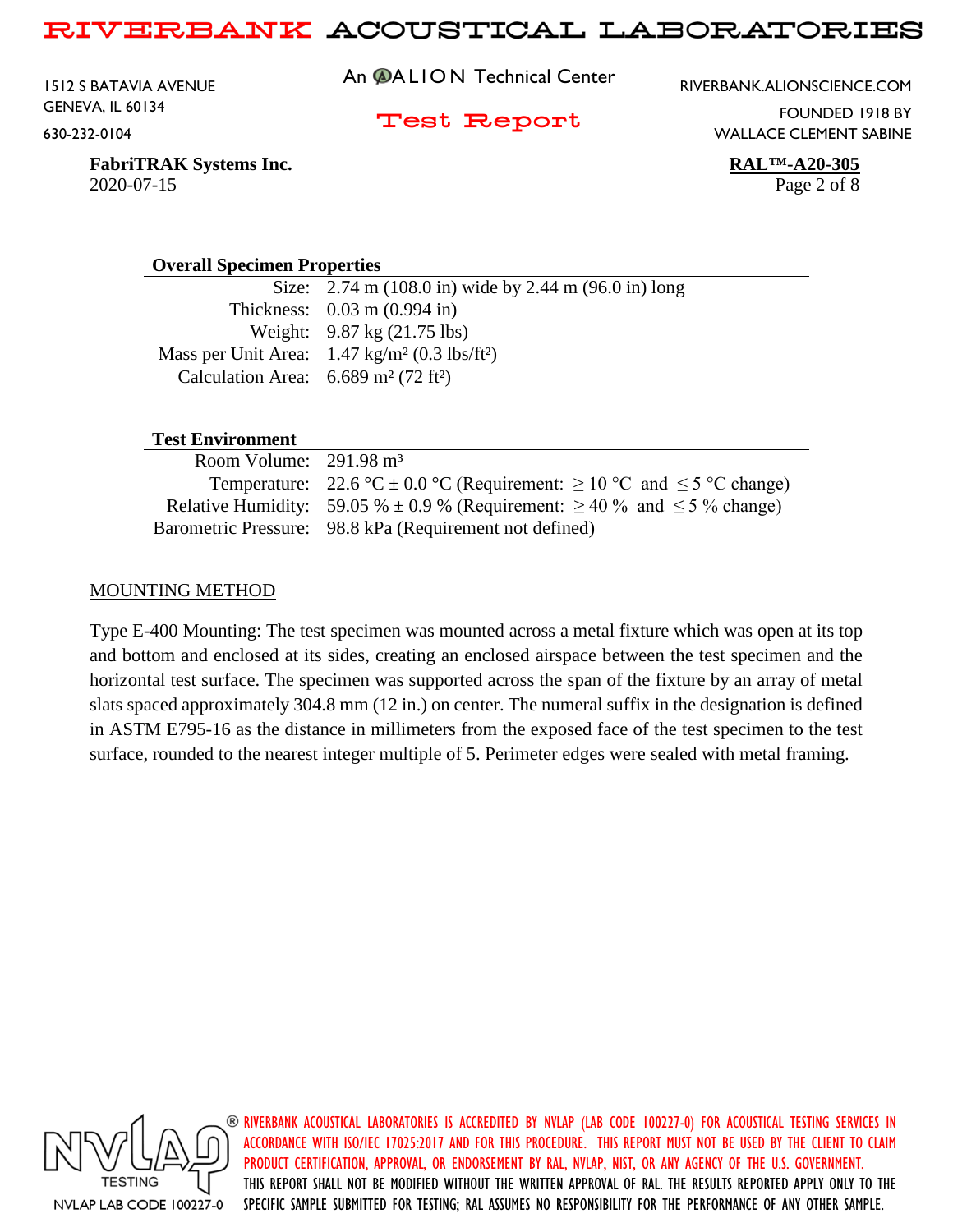1512 S BATAVIA AVENUE GENEVA, IL 60134 630-232-0104

An **@ALION** Technical Center

Test Report

RIVERBANK.ALIONSCIENCE.COM

FOUNDED 1918 BY WALLACE CLEMENT SABINE

**FabriTRAK Systems Inc. RAL™-A20-305** 2020-07-15 Page 3 of 8



Figure 1 – Specimen mounted in test chamber



Figure 2 – Detail of specimen material

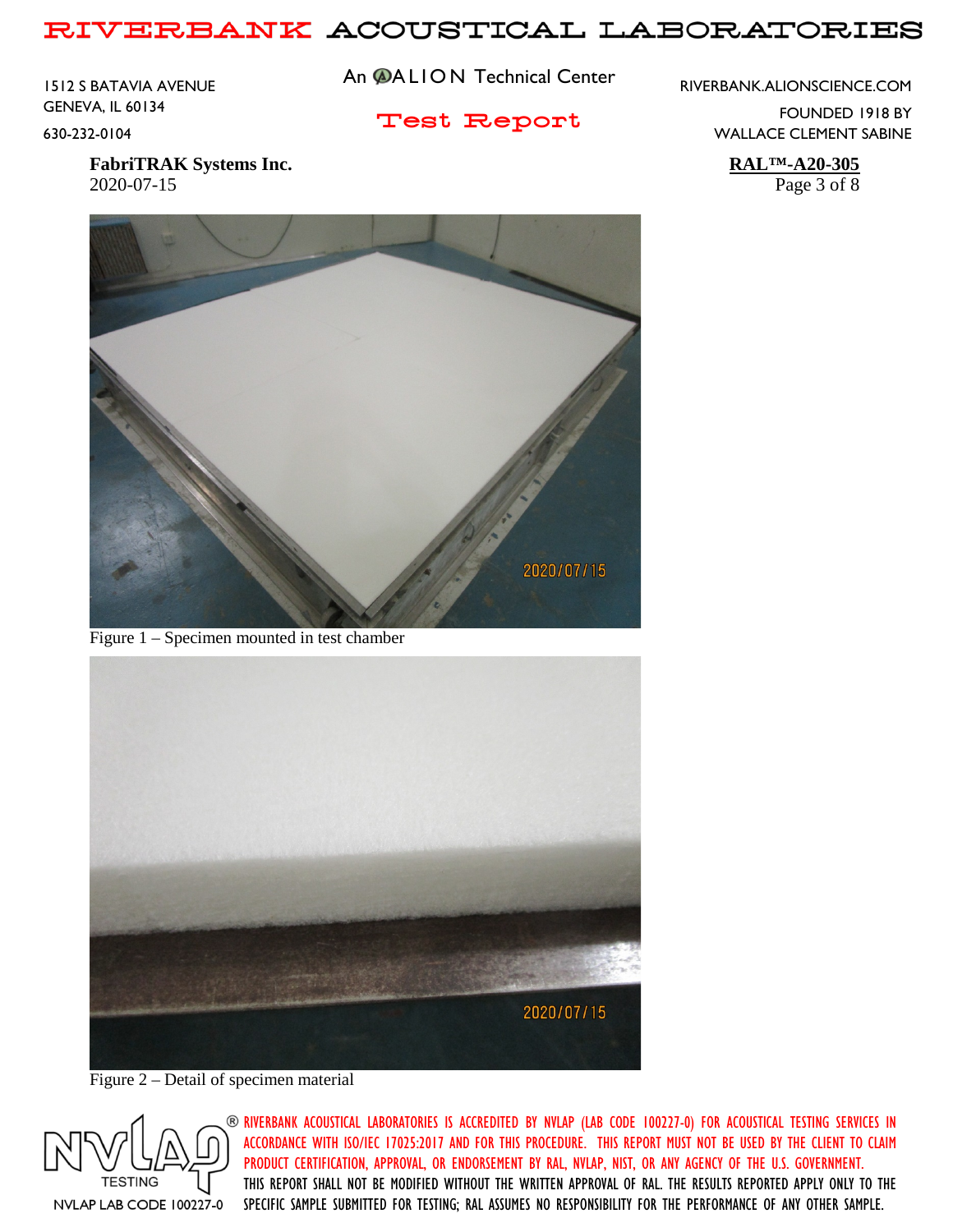1512 S BATAVIA AVENUE GENEVA, IL 60134 630-232-0104

An **@ALION** Technical Center

RIVERBANK.ALIONSCIENCE.COM

Test Report

FOUNDED 1918 BY WALLACE CLEMENT SABINE

**FabriTRAK Systems Inc. RAL™-A20-305** 2020-07-15 Page 4 of 8

#### TEST RESULTS

Specimen total absorption and absorption coefficient are tabulated at the eighteen standard frequencies. A graphic presentation of the data and additional information appear on the following pages.

| 1/3 Octave Center |                         |                         |             |
|-------------------|-------------------------|-------------------------|-------------|
| Frequency         | <b>Total Absorption</b> | <b>Total Absorption</b> | Absorption  |
| (Hz)              | (m <sup>2</sup> )       | (Sabins)                | Coefficient |
| 100               | 5.92                    | 63.68                   | 0.88        |
| $** 125$          | 6.34                    | 68.21                   | 0.95        |
| 160               | 5.49                    | 59.12                   | 0.82        |
| 200               | 6.08                    | 65.50                   | 0.91        |
| $** 250$          | 6.19                    | 66.65                   | 0.93        |
| 315               | 5.63                    | 60.64                   | 0.84        |
| 400               | 5.04                    | 54.23                   | 0.75        |
| $** 500$          | 4.42                    | 47.59                   | 0.66        |
| 630               | 5.51                    | 59.35                   | 0.82        |
| 800               | 5.85                    | 62.99                   | 0.87        |
| ** 1000           | 5.82                    | 62.67                   | 0.87        |
| 1250              | 6.45                    | 69.39                   | 0.96        |
| 1600              | 6.53                    | 70.28                   | 0.98        |
| ** 2000           | 6.55                    | 70.51                   | 0.98        |
| 2500              | 6.56                    | 70.61                   | 0.98        |
| 3150              | 6.86                    | 73.82                   | 1.03        |
| ** 4000           | 7.01                    | 75.45                   | 1.05        |
| 5000              | 7.19                    | 77.39                   | 1.07        |
|                   |                         |                         |             |

**SAA = 0.88 NRC = 0.85**

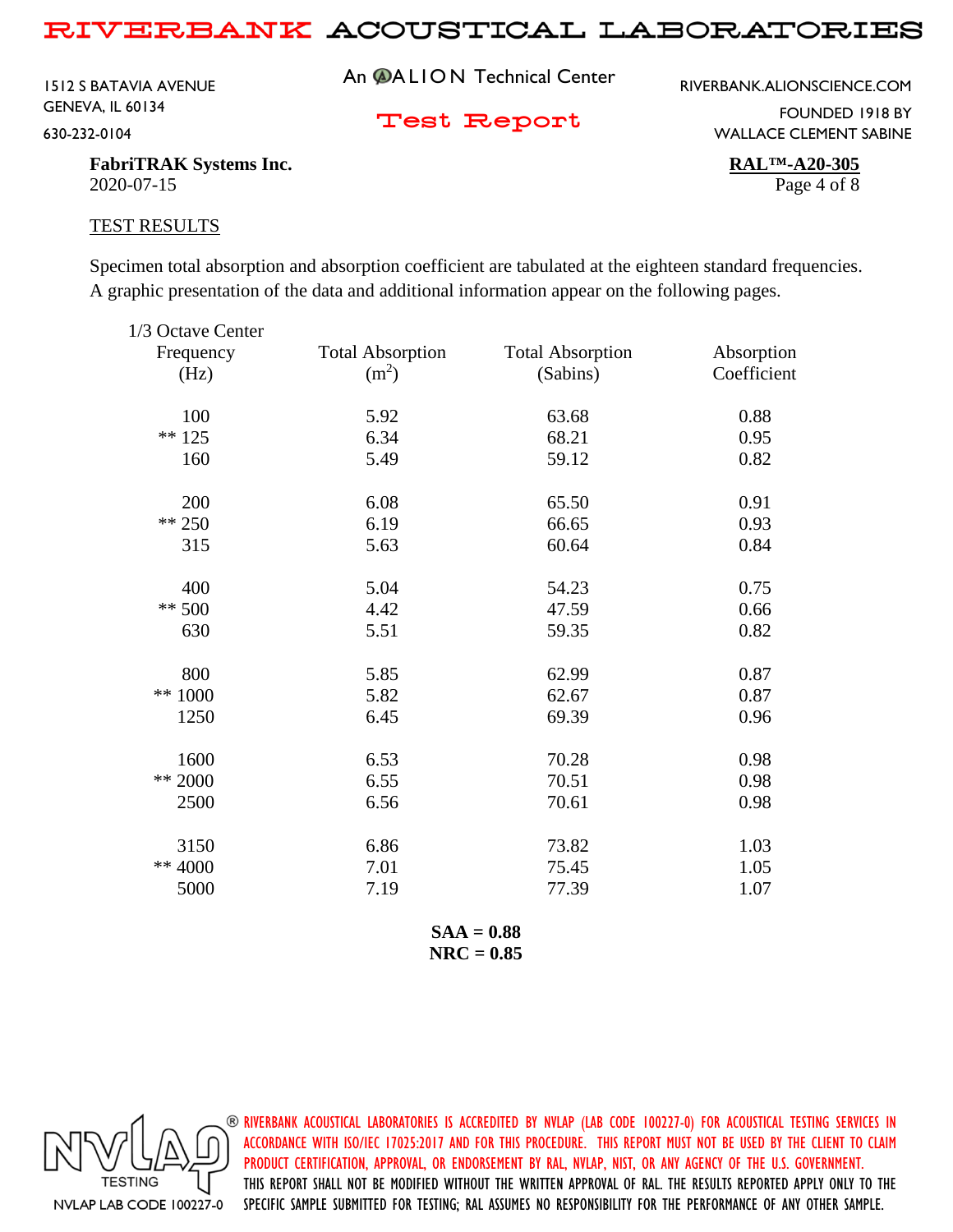1512 S BATAVIA AVENUE GENEVA, IL 60134 630-232-0104

An **@ALION** Technical Center

RIVERBANK.ALIONSCIENCE.COM

Test Report

FOUNDED 1918 BY WALLACE CLEMENT SABINE

**FabriTRAK** Systems Inc. **RALTM-A20-305** 2020-07-15 Page 5 of 8

#### TEST RESULTS (continued)

The sound absorption average (SAA) is defined in ASTM C423-17 Section 3.1.1 as the arithmetic average of the sound absorption coefficients of a material for the twelve one-third octave bands from 200 Hz through 2500 Hz, inclusive, rounded to the nearest integer multiple of 0.01.

The noise reduction coefficient (NRC) is defined from previous versions of ASTM C423 as the arithmetic average of the sound absorption coefficients at 250 Hz, 500 Hz, 1000 Hz, and 2000 Hz, rounded to the nearest integer multiple of 0.05.

Tested by  $\ell$  are  $\ell$  and  $\ell$  Report by Marc Sciaky  $\sqrt{M}$  Malcolm Kelly *Senior Experimentalist Acoustical Test Engineer* Approved b Eric P. Wolfram *Laboratory Manager* Digitally signed by Eric P Wolfram Location: Geneva, IL Date: 2020.07.29 11:25:45 -05'00'



 $\circledast$  riverbank acoustical laboratories is accredited by nylap (lab code 100227-0) for acoustical testing services in ACCORDANCE WITH ISO/IEC 17025:2017 AND FOR THIS PROCEDURE. THIS REPORT MUST NOT BE USED BY THE CLIENT TO CLAIM PRODUCT CERTIFICATION, APPROVAL, OR ENDORSEMENT BY RAL, NVLAP, NIST, OR ANY AGENCY OF THE U.S. GOVERNMENT. THIS REPORT SHALL NOT BE MODIFIED WITHOUT THE WRITTEN APPROVAL OF RAL. THE RESULTS REPORTED APPLY ONLY TO THE SPECIFIC SAMPLE SUBMITTED FOR TESTING; RAL ASSUMES NO RESPONSIBILITY FOR THE PERFORMANCE OF ANY OTHER SAMPLE.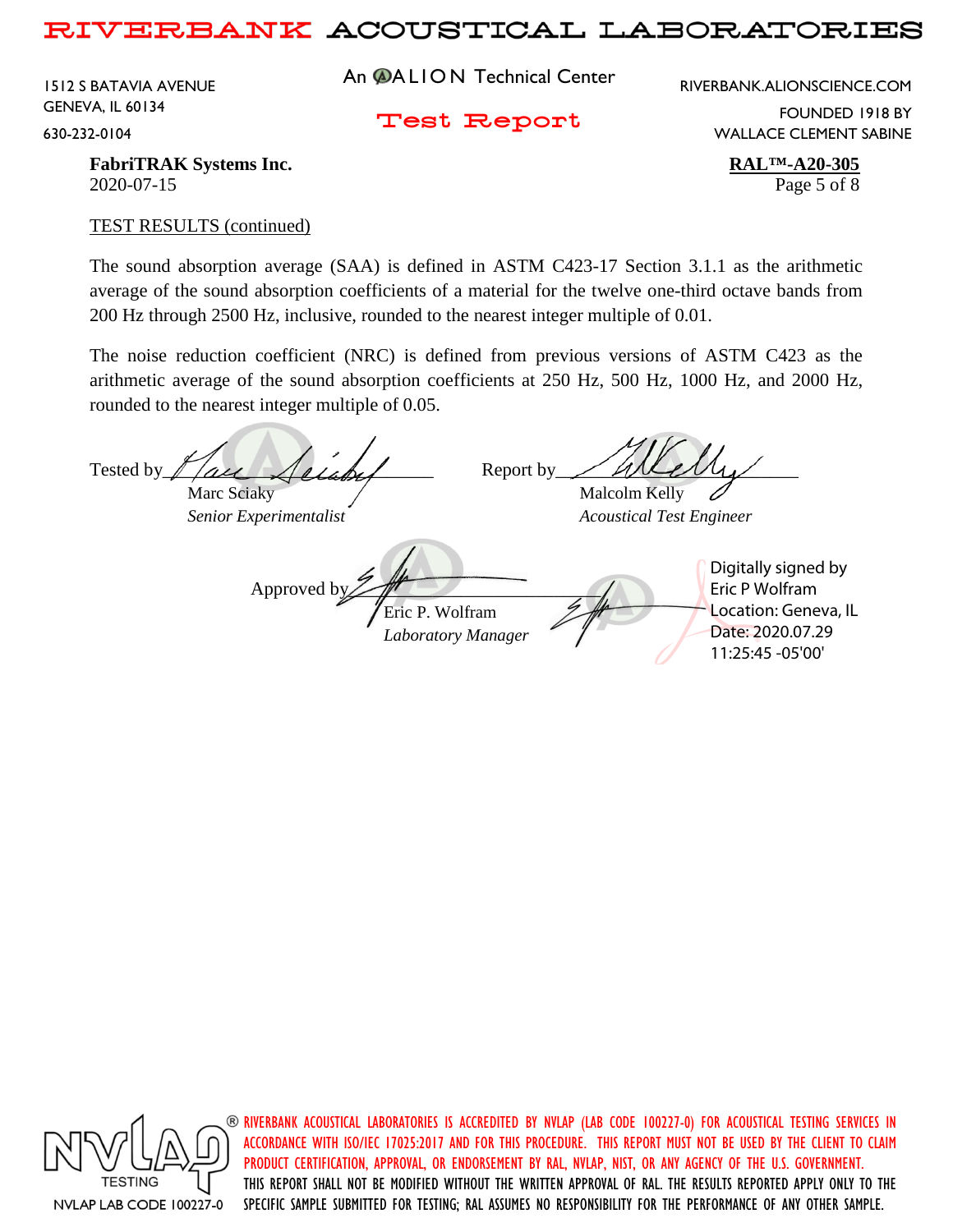1512 S BATAVIA AVENUE GENEVA, IL 60134 630-232-0104

An **@ALION** Technical Center

RIVERBANK.ALIONSCIENCE.COM

Test Report

FOUNDED 1918 BY WALLACE CLEMENT SABINE

**FabriTRAK Systems Inc. RAL™-A20-305** 2020-07-15 Page 6 of 8

## **SOUND ABSORPTION REPORT**

1 in. Terra Core Poly Tackable Infill (100% Polyester Infill) (Type E-400 mounting)

1  $0.9$ Specimen Absorption Coefficient  $0.8$ 0.6  $0.5$ 0.4  $0.3$  $0.2$  $0.1$ 0 ZHN 2-가 하다 ZHN 5-ZH 005 E30 Hz ZH 008-2.5 kHz 200 Hz 250 Hz 315 Hz  $2+2$ 1.25 kHz 3.15 kHz 125 Hz ZH 091 400 Hz 1.6 kHz ZH 001 Frequency (Hz) **SAA = 0.88 NRC = 0.85**

**TESTING** NVLAP LAB CODE 100227-0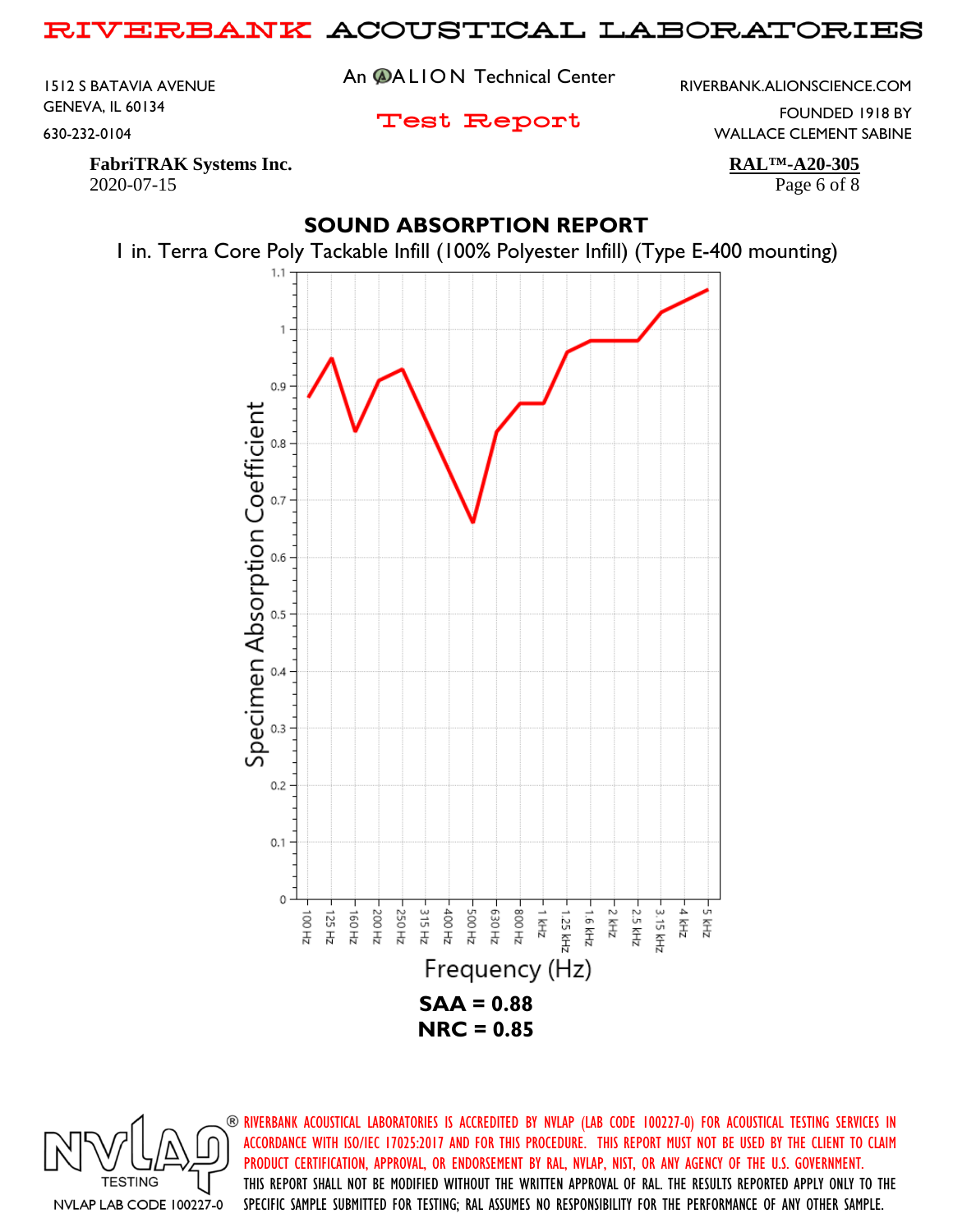1512 S BATAVIA AVENUE GENEVA, IL 60134 630-232-0104

An **@ALION** Technical Center

RIVERBANK.ALIONSCIENCE.COM

Test Report

FOUNDED 1918 BY WALLACE CLEMENT SABINE

**FabriTRAK Systems Inc. RAL™-A20-305** 2020-07-15 Page 7 of 8

#### **APPENDIX A: Extended Frequency Range Data**

Specimen: 1 in. Terra Core Poly Tackable Infill (100% Polyester Infill) (Type E-400 mounting) (See Full Report)

*The following non-accredited data were obtained in accordance with ASTM C423-17, but extend beyond the defined frequency range of 100Hz to 5,000Hz. These unofficial results are representative of the RAL test environment only and intended for research & comparison purposes.* 

| 1/3 Octave Band         |                         |                    |
|-------------------------|-------------------------|--------------------|
| <b>Center Frequency</b> | <b>Total Absorption</b> | <b>Absorption</b>  |
| (Hz)                    | (Sabins)                | <b>Coefficient</b> |
|                         |                         |                    |
| 31.5                    | 19.31                   | 0.27               |
| 40                      | 15.49                   | 0.22               |
| 50                      | 17.03                   | 0.24               |
| 63                      | 32.11                   | 0.45               |
| 80                      | 24.37                   | 0.34               |
| 100                     | 63.68                   | 0.88               |
| 125                     | 68.21                   | 0.95               |
| 160                     | 59.12                   | 0.82               |
| 200                     | 65.50                   | 0.91               |
| 250                     | 66.65                   | 0.93               |
| 315                     | 60.64                   | 0.84               |
| 400                     | 54.23                   | 0.75               |
| 500                     | 47.59                   | 0.66               |
| 630                     | 59.35                   | 0.82               |
| 800                     | 62.99                   | 0.87               |
| 1000                    | 62.67                   | 0.87               |
| 1250                    | 69.39                   | 0.96               |
| 1600                    | 70.28                   | 0.98               |
| 2000                    | 70.51                   | 0.98               |
| 2500                    | 70.61                   | 0.98               |
| 3150                    | 73.82                   | 1.03               |
| 4000                    | 75.45                   | 1.05               |
| 5000                    | 77.39                   | 1.07               |
| 6300                    | 76.90                   | 1.07               |
| 8000                    | 78.74                   | 1.09               |
| 10000                   | 81.05                   | 1.13               |
| 12500                   | 90.90                   | 1.26               |